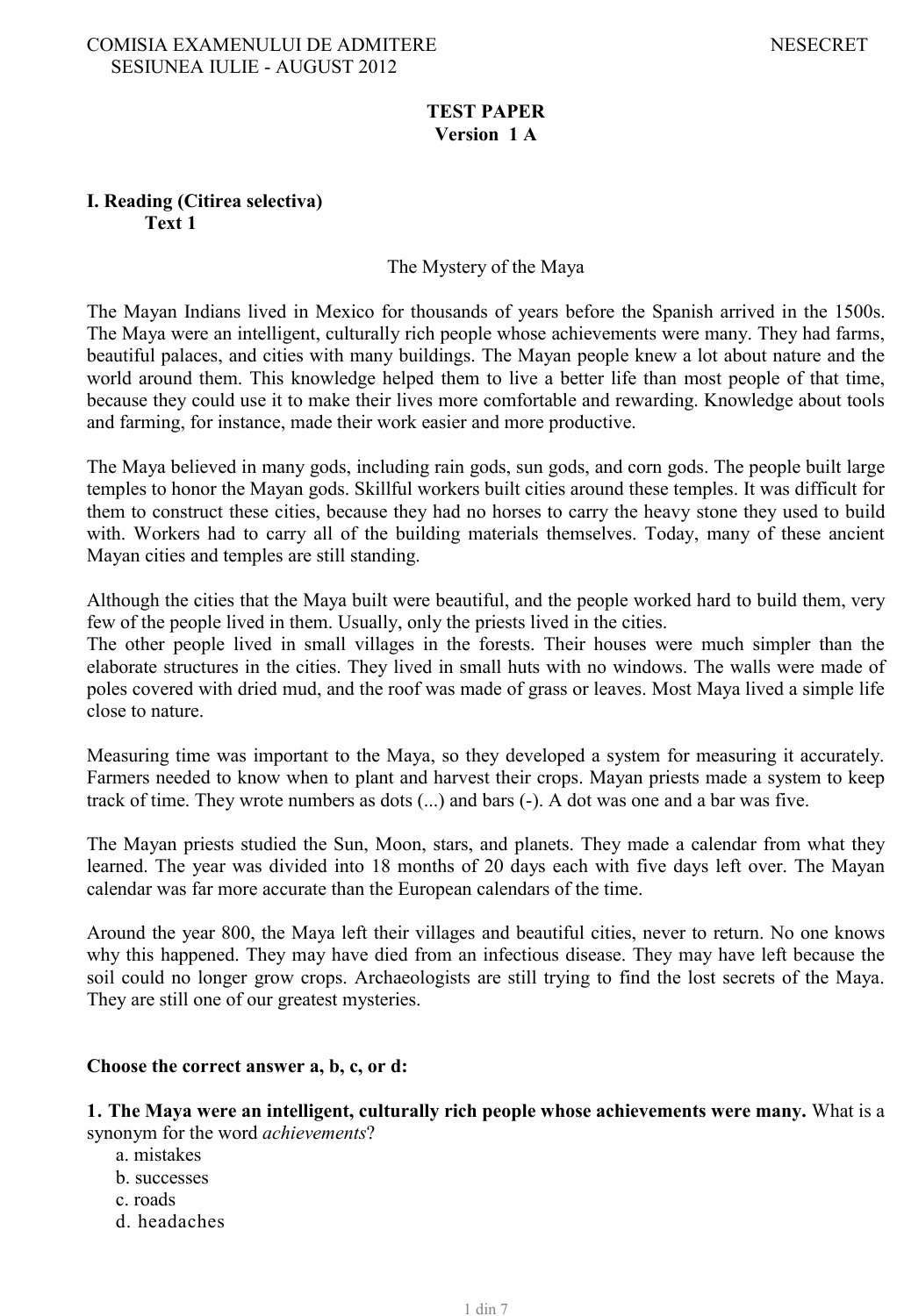# **2. The Maya lived in \_\_\_\_\_\_\_\_\_\_\_**

- a. Spain
- b. Canada
- c. U.S.A
- d. Mexico

# **3. The Spanish arrived in Mexico in the\_\_\_\_\_\_\_\_\_\_.**

- a.  $17<sup>th</sup>$  century
- b. in the 1500s
- c. winter
- d. dark

# **4. The Mayan workers used horses to carry the heavy stones they used to build their cities.**

- a. True
- b. False
- c. Not stated in the article
- d. Sometimes

# **5. Many Mayan cities and temples are still standing today because\_\_\_\_\_\_\_\_\_\_.**

- a. they were so well built
- b. they are not very old
- c. they have been rebuilt
- d. there is never any bad weather in Mexico

# **6. The Maya believed in\_\_\_\_\_\_\_\_\_.**

- a. gods
- b. rain
- c. crops
- d. corn and beans

# **7. Ordinary Mayans lived in small villages \_\_\_\_\_\_\_\_\_\_.**

- a. in the cities
- b. in the trees
- c. in the forests
- d. in the corn fields

## **8. The Mayan priests made a calendar from what they learned. The year was divided into\_\_\_\_\_\_\_\_\_.**

- a. seventeen months
- b. seventy months
- c. six months
- d. eighteen months

# **9. Around the year 800, the Maya\_\_\_\_\_\_\_ their villages and beautiful cities, never to return**.

- a. felt
	- b. lived
	- c. left
	- d. died

# **10. Archaeologists are still trying to find the lost secrets of the Maya.**

- a. True
- b. False
- c. Not stated in the article.
- d. Nobody knows that.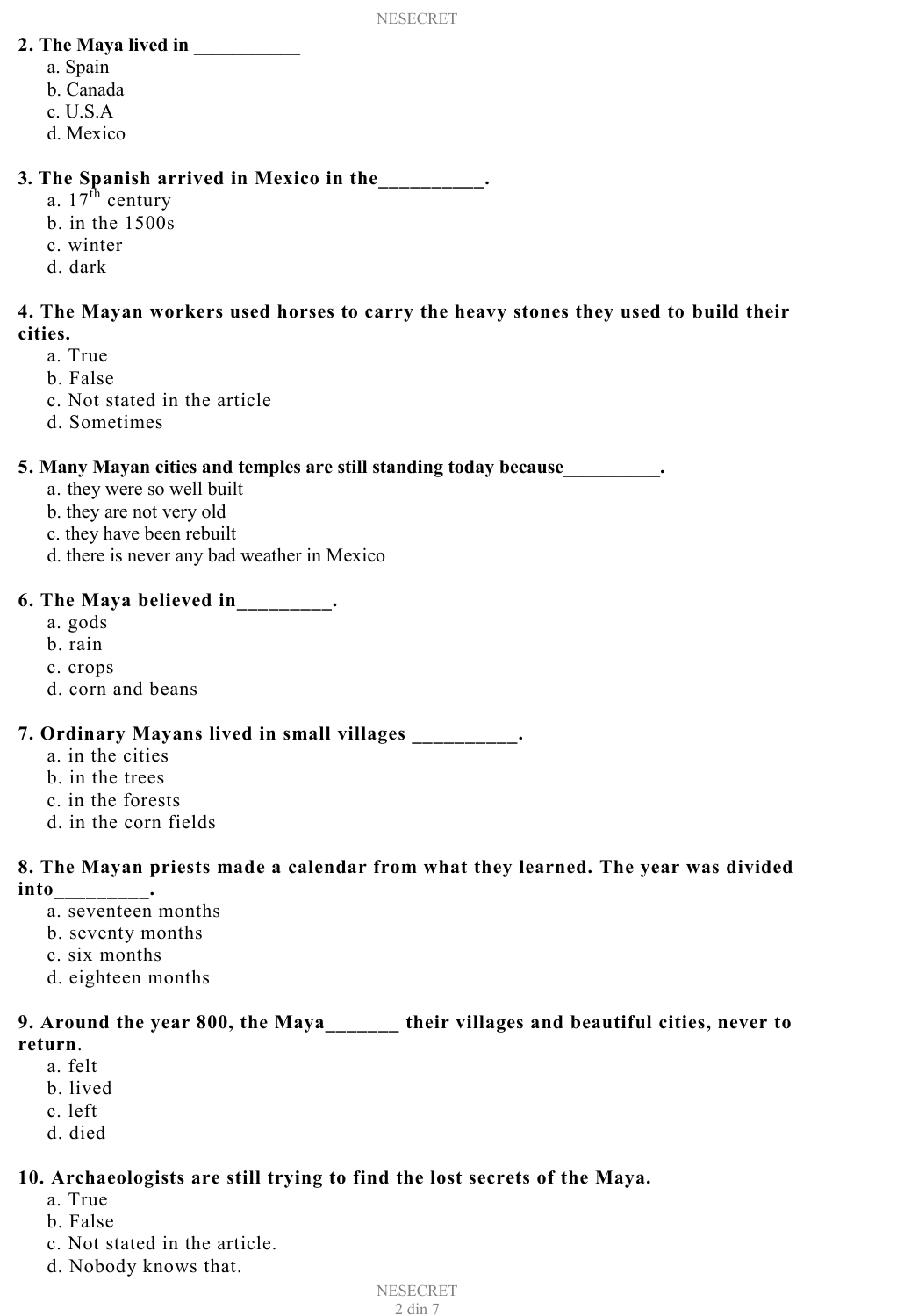#### **Text 2** (Citirea cu atentie)

Tattooing is an old art. In ancient Greece, people who had tattoos were considered to be members of the upper classes. On the other hand, tattooing was banned in Europe by the early Christians who considered it to be a sinful thing. It was not until the late 18<sup>th</sup> century, when Captain Cook saw South Sea Islanders decorating their bodies with tattoos, that attitudes began to change. Sailors came back from these islands with pictures of Christ on their backs and from then on, tattooing gained in popularity. A survey by the French army in 1881 showed that among the 378 men questioned, there were 1,333 designs.

Nowadays, not everybody finds tattoos acceptable. Some people think that getting one is silly because tattoos are more or less permanent. There is also some concern about catching blood diseases from unsterilised needles. Even for those who do want a tattoo, the process of getting one is not painless, but the final result, in their eyes, is worth the pain.

### **11. Early Christians considered tattooing to be \_\_\_\_\_\_\_.**

- a. acceptable
- b. a sin
- c. a harmless decoration of the body
- d. an old art

#### **12. When did Captain Cook visit the South Sea Islands?**

- a. In the late 18th century.
- b. In the 19th century.
- c. In 1881.
- d. In 1333.

#### **13. People who had tattoos were considered to be members of the upper classes here.**

- a. In ancient Rome
- b. In ancient Greece
- c. In South Sea Islands
- d. In France

#### **14. What can happen if tattoo artists use unsterilised needles?**

- a. You can catch some blood diseases.
- b. You can catch a cold.
- c. You can gain popularity.
- d. You can change your attitude.

#### **15. How is the tattooing process?**

- a. Painless
- b. Painful
- c. Painly
- d. Penniless

#### **II Grammar .**

#### **Choose the best answer a, b, c or d:**

#### **16**. **Have you ever been to Moscow?**

- a. Yes, I did.
- b. No, I have.
- c. Yes, I am.
- d. Yes, I have.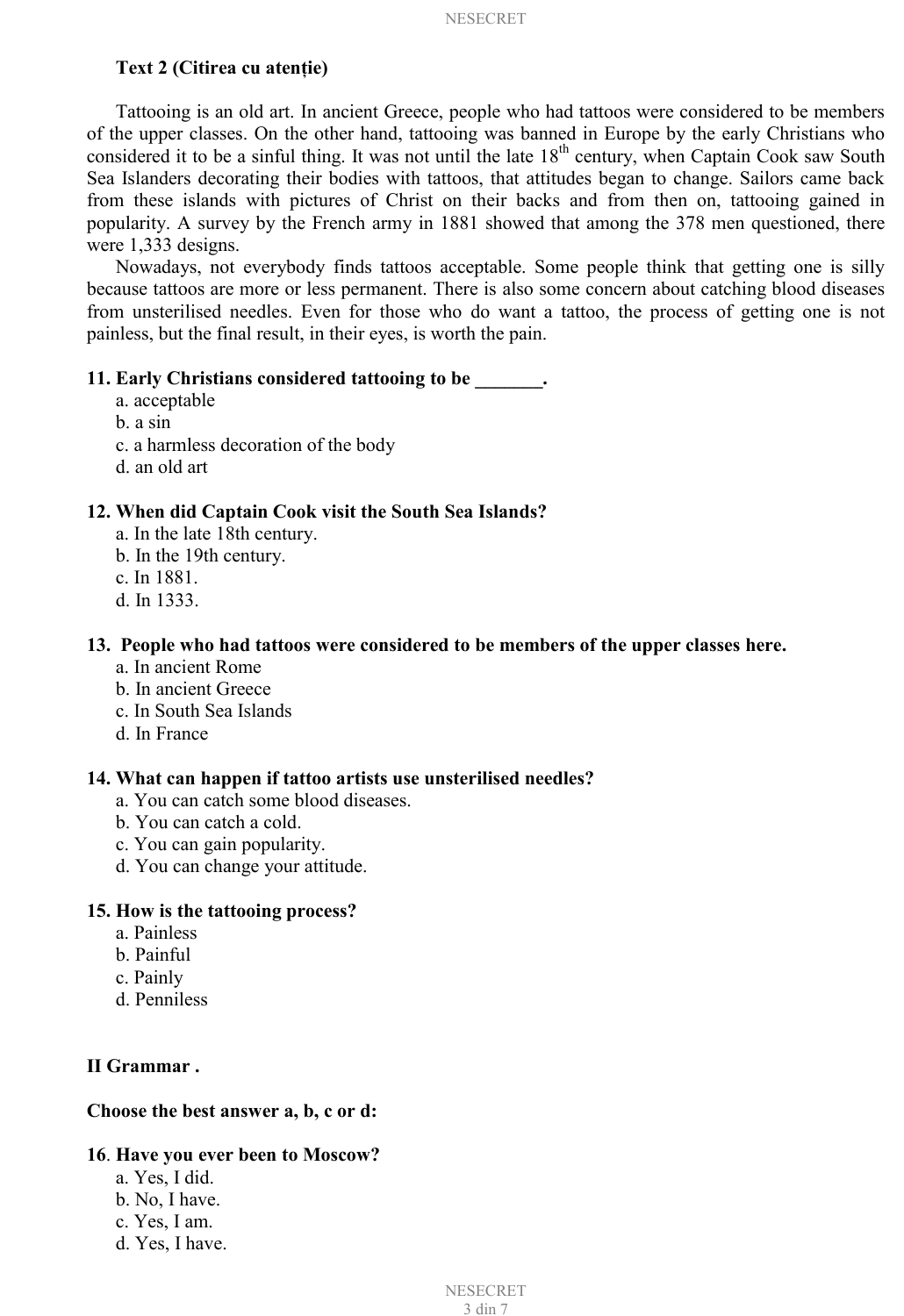**17. Christopher Columbus,.................................. was the first European to discover America, was born in Italy in 1451.**

- a. which
- b. that
- c. whom
- d. who

#### **18. When...................................school?**

- a. did your brother finish
- b. your brother finished
- c. your brother did finish
- d. did your brother finished

## **19. They left early, \_\_\_\_\_\_\_\_\_\_?**

- a. don't they
- b. didn't they
- c. did they
- d. aren't they

## **20. When I first met her \_\_\_\_\_\_\_\_\_\_\_\_\_\_\_ .**

- a. she was working in a small restaurant
- b. she worked in a small restaurant
- c. she has been working in a small restaurant
- d. she was worked in a small restaurant

### **21. My skirt is \_\_\_\_\_\_ than yours.**

- a. more long
- b. long
- c. longest
- d. longer

## **22. You \_\_\_\_\_\_\_ be Simon. I've heard a lot of good things about you.**

- a. could
- b. may
- c. must
- d. should

## **23. If he \_\_\_\_\_\_\_ hard, he will definitely have good results.**

- a. will work
- b. had worked
- c. works
- d. is working

## **24. I have no money in my wallet. \_\_\_\_\_ is in my pocket, at home.**

- a. Them
- b. They
- c. Its
- d. It

#### **25. If Sally had come, she would have won.**

- a. If she hadn't won, she'd have come.
- b. Sally didn't win because she didn't come.
- c. When Sally came she never won.
- d. She didn't come, but she won anyway.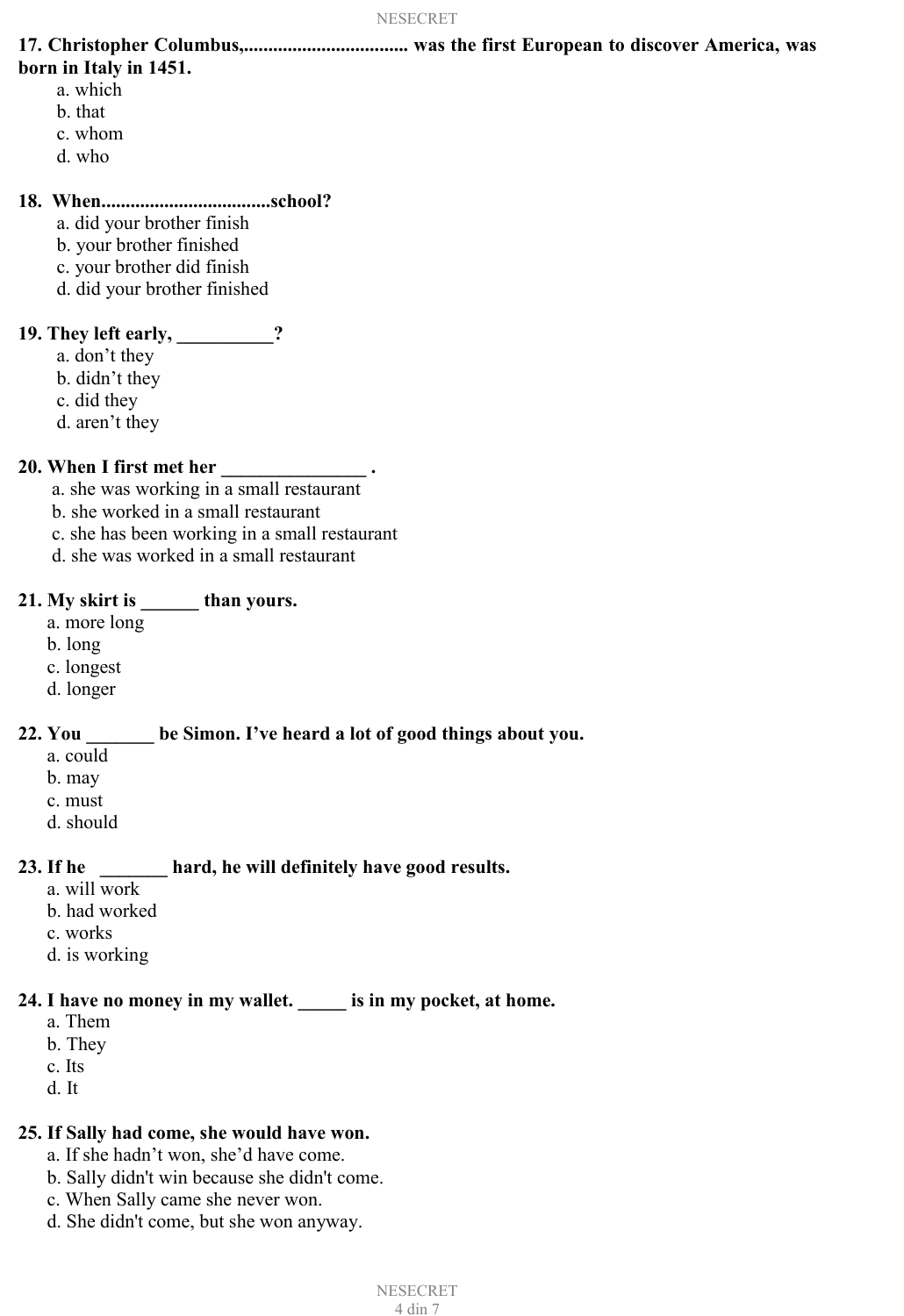# **III. Vocabulary Select the best answer a, b, c or d:**

#### **26. Mrs. Smith has lived nearly 115 years.**

- a. She liked live concerts.
- b. She will be home soon.
- c. She died when she was nearly 115.
- d. Mrs. Smith lived in a very old house.

## **27. It's Thursday today. I'll see Bill tomorrow. When will I see Bill?**

- a. On Sunday
- b. On Friday
- c. On Monday
- d. On Saturday

#### **28. James bought a new vehicle***.* **What did James buy?**

- a. a typewriter
- b. a heater
- c. a car
- d. a vending machine

#### **29. My friend lives in a spacious house. Where does he live?**

- a. in a large house
- b. in a small house
- c. in a crowded house
- d. in a busy house

## **30. The visibility was poor yesterday. I……………………. .**

- a. couldn't see very far
- b. didn't have much money
- c. met my best friend
- d. didn't see any of my friends

#### **31. Larry sent a letter to his mother.**

- a. Larry's mother got a letter from her son.
- b. Larry 's mother sent a letter to her son.
- c. The letter was written by his mother.
- d. Larry and his mother sent a letter.

## **32. They didn't have \_\_\_\_\_\_\_\_ to do last night.**

- a. anything
- b. nothing
- c. nowhere
- d. anywhere

# **33. Food spoils \_\_\_\_\_\_ if it is not kept in a refrigerator.**

- a. ease
- b. easily
- c. easy
- d. easing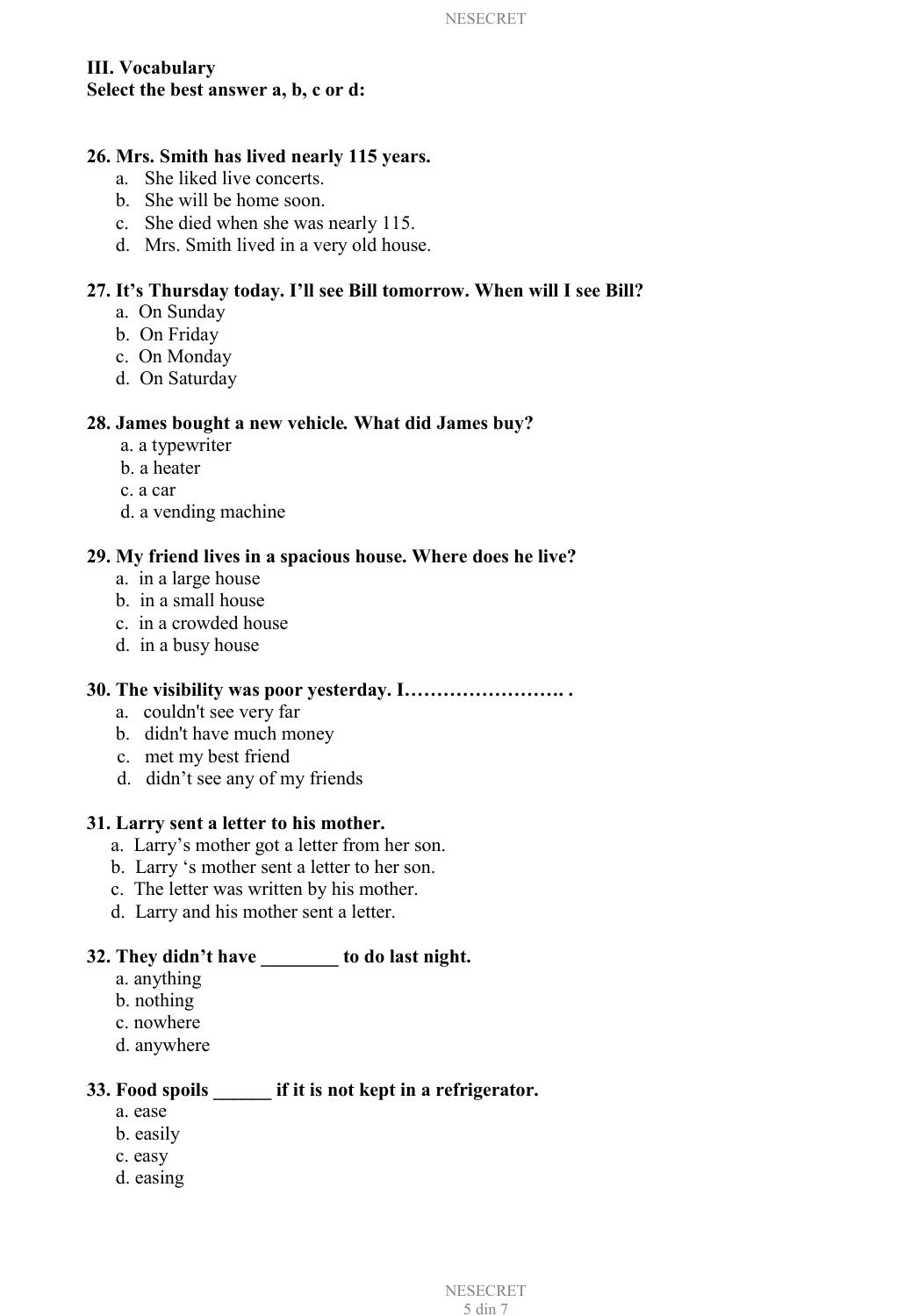### **34. The post office is straight ahead. It's \_\_\_\_\_\_\_.**

- a. to your left
- b. behind you
- c. very close
- d. in front of you

### **35. I was exhausted after working all day.**

- a. feeling fine
- b. active
- c. tired
- d. asleep

#### **IV. Writing. Choose the best answer a, b, c or d:**

#### **36**.

- a. She was interested in English learning.
- b. She was interested in learning English.
- c. She in English learning was interested.
- d. She was English interested in learning.

## **37**.

- a. The student go to had to a meeting last night.
- b. Last night the student to a meeting had to go.
- c. To a meeting last night the student had to go.
- d. The student had to go to a meeting last night.
- **38**. What's the meaning of the following sentence? **Summer is my favorite season**.
	- a. It's the season that I like the least.
	- b. It's the season that everybody likes.
	- c. It's the season that I dislike.
	- d. It's the season that I like the best.

## **39**. What's the best way to combine the following two sentences?

## **The mall isn't near. We can't walk to it.**

- a. The mall isn't near enough to walk to it.
- b. The mall enough near isn't to walk to it.
- c. The mall to walk to it isn't near enough.
- d. To the mall to walk isn't it near enough.
- **40.** Choose the correct sentence a, b, c, or d:
	- a. Does in the family everyone know how to drive?
	- b. Does everyone know in the family haw to drive?
	- c. Does everyone know how is the family to drive?
	- d. Does everyone in the family know how to drive?
- **41.** If I \_\_\_\_\_\_Harry yesterday, I would have told you.
	- a. had seen
	- b. saw
	- c. would see
	- d. see